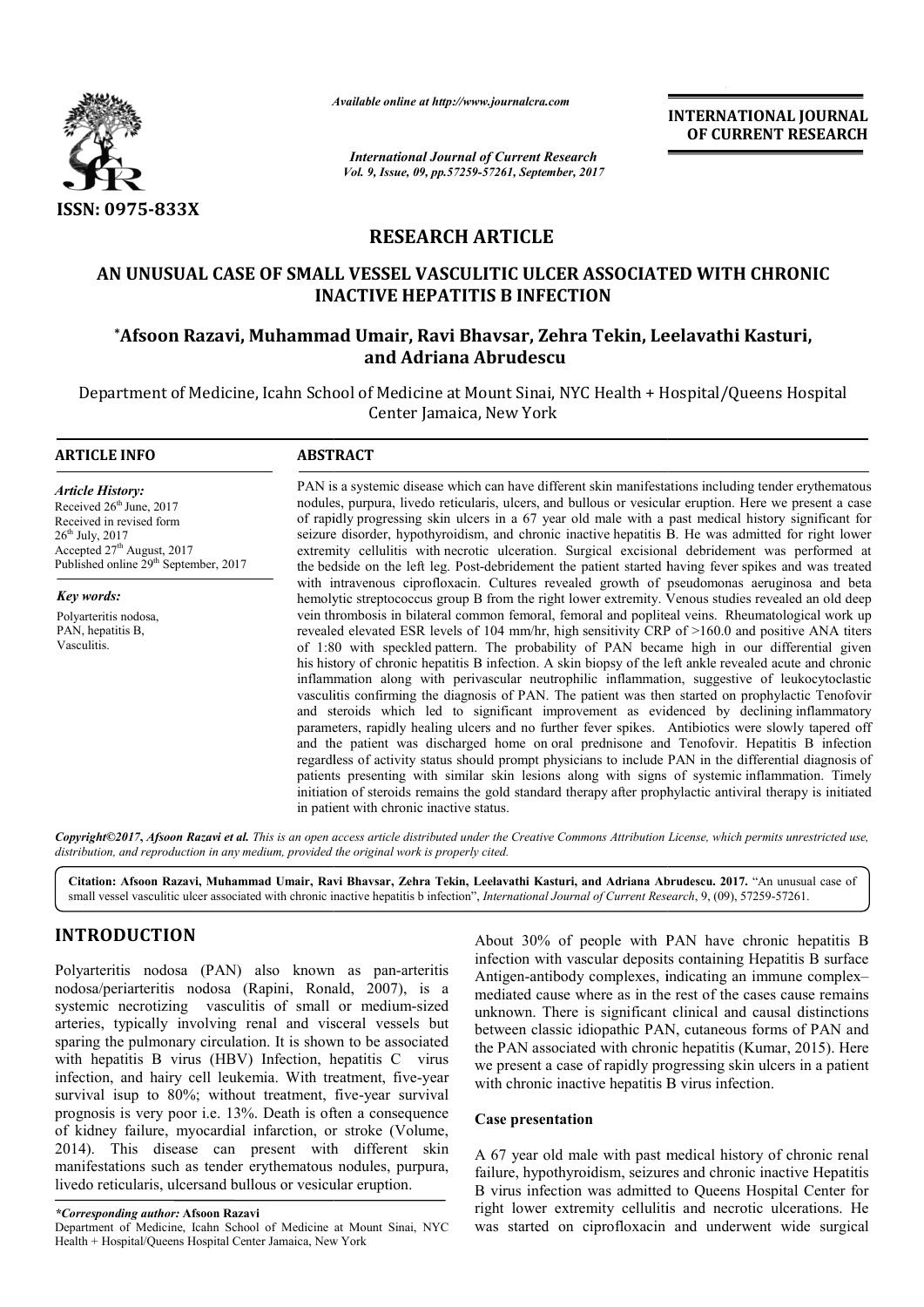excisional debridement. On the fourth day of hospitalization, his left leg which was initially found to have small superficial skin erosions over lateral malleolus, were noted to become very erythematous. This progressed to necrotic ulcers with purulent/serosanguinous drainage. Later the patient developed weakness of the distal left leg with a foot drop.Debridement was then performed andcultures revealed growth of pseudomonas aeruginosa and beta hemolytic streptococcus group B from the right lower extremity. Antibiotic treatment was continued in view of positive culture results. Rheumatologic workup revealed high levels of erythrocyte sedimentation rate (ESR) of 104 mm/hr (reference range < 15- 20 mm/hr), high sensitivity C-reactive protein (CRP) of >160.0mg/L (reference range 5-10 mg/L) and positive antinuclear antibody (ANA) titers of 1:80 with speckled pattern.Anti-double stranded DNA (anti-dsDNA) test, Cryoglobulins levels, cytoplasmic anti-neutrophilic cytoplasmic antibody (c-ANCA) and perinuclear antineutrophilic cytoplasmic antibody (p-ANCA) levels were all negative. C3, C4 complement levels remained normal throughout course of the disease.

in all body fluids with the exception of stool. The incubation period ranges in months and can remain in latent phase as well. Hepatitis virus serology is very important in making the diagnosis about the status of hepatitis B virus infection as shown in the table below. Replication of Hepatitis B virus is very vital factor resulting in progression of the disease. The HBV replication results due to DNA polymerase enzyme in the nuclear material which has both DNA- and RNA- dependent activities. Upon entry into the nucleus, the polymerase functions to complete the partial dsDNA. The host RNA polymerase transcribes mRNA fromviral DNA to make viral proteins. The DNA polymerase then reverse transcribes viral RNA to DNA, which helps form new viral particles. HBVcan result in subacute, acute and chronic infections, though the prevalence of chronicity is much lower as compared to Hepatitis C virus (HCV).About one percent of HBV and HCV infected patients may develop PAN as an extrahepatic manifestation of liver disease (Mahr, 2004 and van Timmeren, 2014). PAN is a vasculitic disorder involving visceral and systemic blood vesselspresenting in subacute or chronic phase.

|  |  |  |  |  | Table 1. Hepatitis B viral serology and interpretation |
|--|--|--|--|--|--------------------------------------------------------|
|--|--|--|--|--|--------------------------------------------------------|

| <b>DISEASE PHASE</b>           | HBs Ag   | Anti-HBs | HBeAg    | Anti-HBe Ab* | Anti-HBc Ab* |
|--------------------------------|----------|----------|----------|--------------|--------------|
| <b>Acute HBV</b>               | positive |          | positive |              | $IgM*$       |
| Window                         |          |          |          | positive     | IgM          |
| Chronic HBV (high infectivity) | positive |          | positive |              | IgG*         |
| Chronic HBV (low infectivity)  | positive |          |          | positive     | IgG          |
| Recovery                       |          | positive |          | positive     | IgG          |
| Immunized                      |          | positive |          |              |              |

\*IgM: Immunoglobulin M, IgG: Immunoglobulin G, Anti-HBe Ab: Anti Hepatitis B e-antigen antibody, Anti-HBc Ab: Anti Hepatitis B core antibody.

The liver enzymes were within normal limits. The patient was hypoalbuminemic with levels of 2.6 mg/dl (reference range 3.5-5.5 mg/dl). Hepatitis B serology revealed a positive hepatitis B surface antigen (HBsAg), negative hepatitis B surface antibody (HBsAb), negative hepatitis B e antigen (HBeAg), viral PCR of 41 IU/ml and a PCR log of 1.62 IU/ml.PAN became high on our differentialdue to his positive history of chronic hepatitis B virus infection. A CT angiogram could not be performed because of compromised renal function, and hence a skin biopsy of the left ankle was performed which revealed acute and chronic inflammation with perivascular neutrophilic inflammation, suggestive of leukocytoclastic vasculitis confirming a diagnosis of PAN. The patient was then started on prophylactic Tenofovir and steroids which led to significant improvement as evidenced by declining inflammatory parameters, rapidly healing ulcers and no further fever spikes. Antibiotics were slowly tapered off and the patient was discharged home on oral prednisone and Tenofovir which led to the complete resolution of the ulcers and resulted in undetectable viral loads.

## **DISCUSSION**

Hepatitis is an inflammatory disease of hepatocytes resulting due to hepatitis virus infection. There are 5 different types for hepatitis viruses which are categorized as Hepatitis A-E viruses. The course of disease, presenting signs and symptoms, nuclear composition, routes of transmission, carrier status, incubation period, risk of developing malignancies and superinfections are specific for each type of Hepatitis virus. Hepatitis B virus (HBV) is DNA virus belonging to Hepadnavirus family of viruses. It can be transmitted via parenteral, sexual, maternal-fetal routes. HBV can be detected These patients can develop features of PAN as early as six months post infection (Ebert, 2008). Thirty percent patients of PAN have HBV infection as their etiological factor whereas the rest are idiopathic (Mahr, 2004). In subacute (prodromal) phase HBV is also associated with serum sickness like syndrome presenting with signs and symptoms of fever, malaise, myalgia, joint pains, urticaria like rash, fatigue, lymphadenopathy and pruritus. Presenting features of PAN include fatigue, weight loss, weakness, fever, arthralgia, skin lesions, hypertension, renal insufficiency, neurologic dysfunction and abdominal pain (Lhote, 1998). The onset is gradual over weeks to months, and the initial symptoms are often nonspecific. The earliest clues that the patient has vasculitis come usually from the skin (where vasculitis may appear as palpable purpura, livedo reticularis, digital gangrene, or tender nodules), or the peripheral nervous system (where infarction of one mixed motor and sensory nerve after another results in mononeuritis multiplex, one of the most specific clues that a patient has vasculitis). Renal involvement eventually develops in most and is accompanied by hypertension in half of patients, whereas Wegener's granulomatosis rarely elevates the blood pressure. PAN also commonly involves the gut (abdominal angina, hemorrhage, perforation), heart (myocarditis, myocardial infarction), or eye (scleritis). Rupture of renal or mesenteric micoaneurysms can simulate an acute abdomen (https://www.hopkinsvasculitis. org/types-vasculitis/polyarteritis-nodosa/). Confirming the diagnosis requires either biopsy specimens showing small– or medium–sized arteries, or mesenteric arteriography showing microaneurysms or alternating areas of stenosis and dilation. Biopsy of a symptomatic nerve or a symptomatic muscle is 65% sensitive, whereas biopsy of an asymptomatic site is less than 30% sensitive. Because mesenteric angiography is 60%